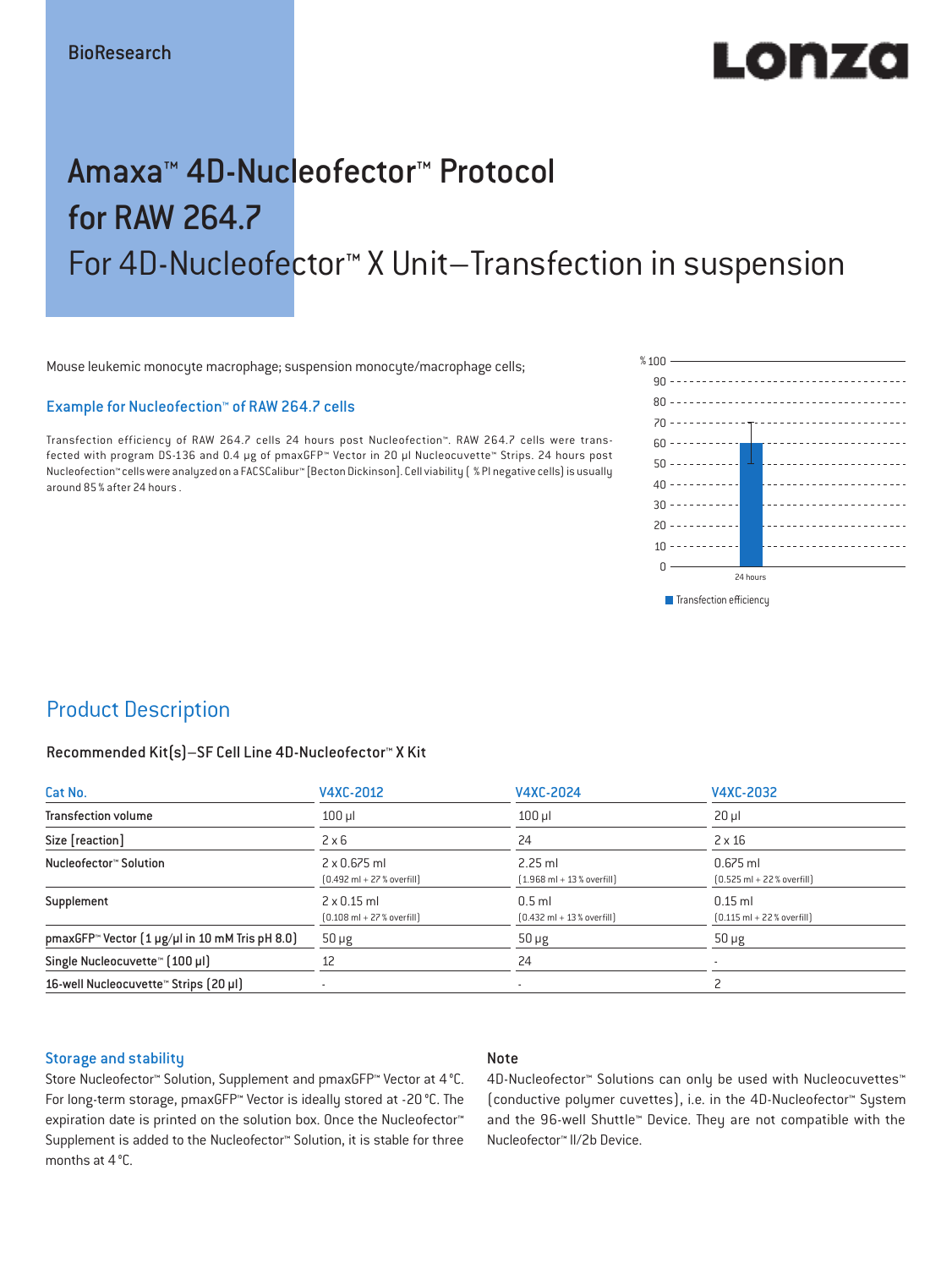## Required Material

#### Note

Please make sure that the entire supplement is added to the Nucleofector<sup>™</sup> Solution. The ratio of Nucleofector™ Solution to supplement is 4.5:1 (see table 1)

- 4D-Nucleofector™ System (4D-Nucleofector™ Core Unit and 4D-Nucleofector™ X Unit)
- Supplemented 4D-Nucleofector™ Solution at room temperature
- Supplied 100 µl single Nucleocuvette™ or 20 µl 16-well Nucleocuvette™ Strips
- Compatible tips for 20 µl Nucleocuvette™ Strips: epT.I.P.S. [US/CDN: Eppendorf North America, Cat. No. 2491.431, Rest of World: Eppendorf AG, Cat. No. 0030073.266], Matrix TallTips® [Matrix Technologies Corp., Cat. No. 7281] or LTS Tips [Rainin Instrument, LLC, Cat. No. SR-L10F, SR/SS-L250S, SR/SS-L300S]. Before using other types of pipette tips, please ensure they reach the bottom of the Nucleocuvette™ Wells without getting stuck
- Supplied pmaxGFP™ Vector, stock solution 1µg/µl

#### Note

For positive control using pmaxGFP™, dilute the stock solution to an appropriate working concentration. Further details are provided in table 3 of this Optimized Protocol. The volume of substrate solution added to each sample should not exceed 10% of the total reaction volume [2 µl for 20 µl reactions; 10 µl for 100 µl reactions).

- Substrate of interest, highly purified, preferably by using endotoxinfree kits; A260:A280 ratio should be at least 1.8
- Cell culture plates of your choice
- Culture medium: Dulbecco's modified Eagle's medium with 4 mM L-glutamine adjusted to contain 1.5 g/L sodium bicarbonate and 4.5 g/l glucose, 90% ; fetal bovine serum, 10%
- Prewarm appropriate volume of culture medium to 37 °C (see table 2)
- Appropriate number of cells/sample (see table 2)

## 1. Pre Nucleofection™

- 1.1 Replace media every 2–3 days
- 1.2 Passage cells every 2–3 days. A subcultivation ratio of 1 : 5 to 1:8 into T75 flasks is recommended. Always subcultivate into a new culture vessel. Only use low spin centrifugation (90xg)
- 1.3 Subculture 1 day before Nucleofection™ with a ratio of 1:3

## 2. Nucleofection™

For Nucleofection™ Sample contents and recommended Nucleofector™ Program, please refer to Table 3

- 2.1 Please make sure that the entire supplement is added to the Nucleofector™ Solution
- 2.2 Start 4D-Nucleofector™ System and create or upload experimental parameter file (for details see device manual)
- 2.3 Select/Check for the appropriate Nucleofector™ Program (see table 3)
- 2.4 Prepare cell culture plates by filling appropriate number of wells with desired volume of recommended culture media (see table 2) and pre-incubate/equilibrate plates in a humidified 37 °C/5%  $CO<sub>2</sub>$  incubator
- 2.5 Pre-warm an aliquot of culture medium to 37 °C (see table 4)
- 2.6 Prepare plasmid DNA or pmaxGFP™ Vector or siRNA (see table 3)
- 2.7 Count an aliquot of the cells and determine cell density
- 2.8 Centrifuge the required number of cells (see table 3) at 90xg for 10 minutes at room temperature. Remove supernatant completely
- 2.9 Resuspend the cell pellet carefully in room temperature 4D-Nucleofector™ Solution (see table 3)
- 2.10 Prepare mastermixes by dividing cell suspension according to number of substrates
- 2.11 Add required amount of substrates to each aliquot (max. 10% of final sample volume)
- 2.12 Transfer mastermixes into the Nucleocuvette™ Vessels

#### Note

As leaving cells in Nucleofector™ Solution for extended periods of time may lead to reduced transfection efficiency and viability it is important to work as quickly as possible. Avoid air bubbles while pipetting.

- 2.13 Gently tap the Nucleocuvette™ Vessels to make sure the sample covers the bottom of the cuvette
- 2.14 Place Nucleocuvette™ Vessel with closed lid into the retainer of the 4D-Nucleofector™ X Unit. Check for proper orientation of the Nucleocuvette™ Vessel
- 2.15 Start Nucleofection™ Process by pressing the "Start" on the display of the 4D-Nucleofector™ Core Unit (for details, please refer to the device manual)
- 2.16 After run completion, carefully remove the Nucleocuvette™ Vessel from the retainer
- 2.17 Incubate Nucleocuvette™ 5 minutes at room temperature
- 2.18 Resuspend cells with pre-warmed medium (for recommended volumes see table 5). Mix cells by gently pipetting up and down two to three times. When working with the 100 µl Nucleocuvette™ use the supplied pipettes and avoid repeated aspiration of the sample
- 2.19 Plate desired amount of cells in culture system of your choice (for recommended volumes see table 5)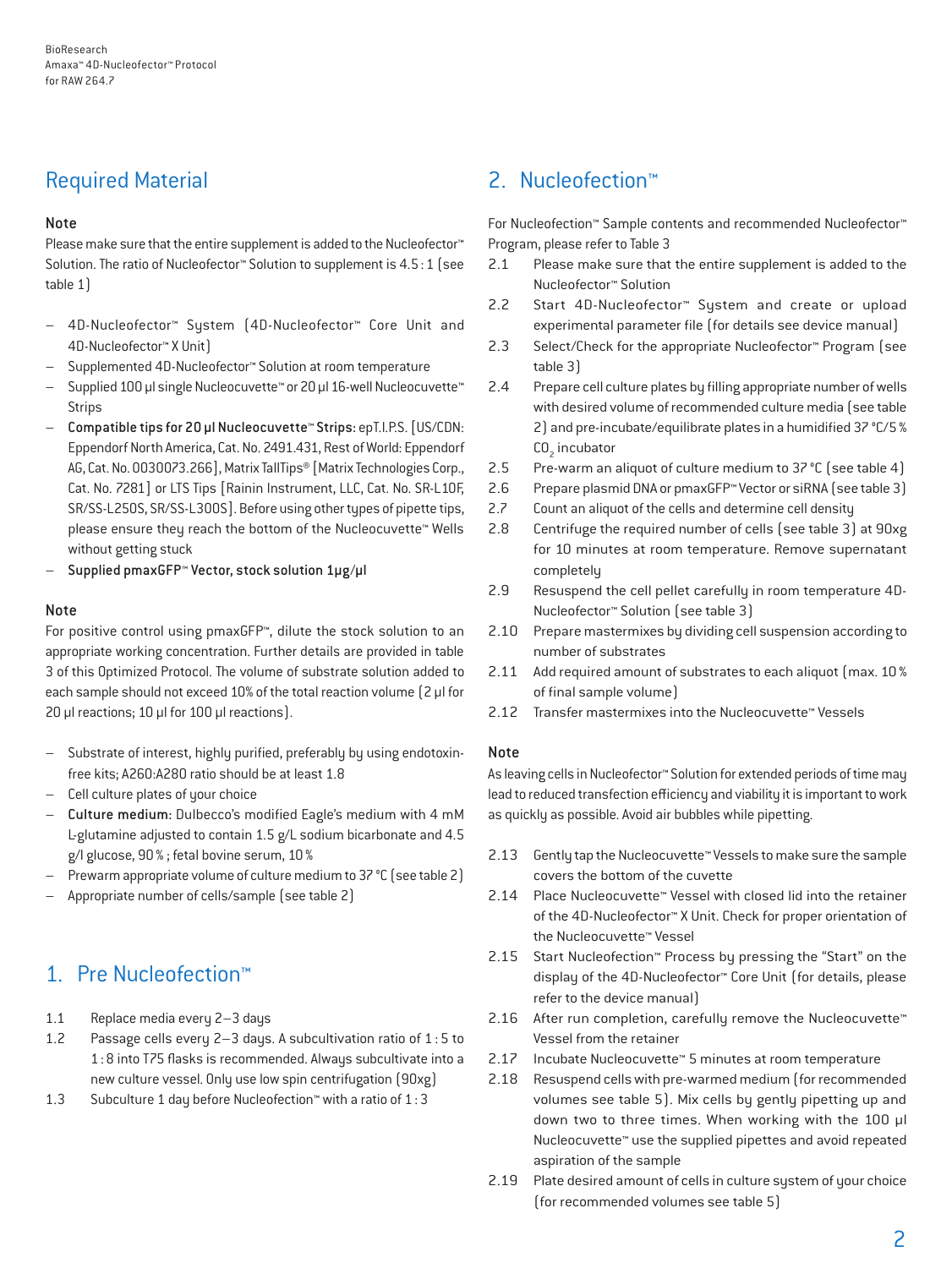## 3. Post Nucleofection™

3.1 Incubate the cells in humidified  $37^{\circ}$ C/5 % CO<sub>2</sub> incubator until analysis. Gene expression or down regulation, respectively, is often detectable after only 4–8 hours

## Additional Information

For an up-to-date list of all Nucleofector™ References, please refer to: www.lonza.com/nucleofection-citations

For more technical assistance, contact our Scientific Support Team:

#### USA /Canada

Phone: 800 521 0390 (toll-free) Fax: 301 845 8338 E-mail: scientific.support@lonza.com

#### Europe and Rest of World

Phone: +49 221 99199 400 Fax: +49 221 99199 499 E-mail: scientific.support.eu@lonza.com

#### Lonza Cologne GmbH 50829 Cologne, Germany

Please note that the Amaxa™ Nucleofector™ Technology is not intended to be used for diagnostic purposes or for testing or treatment in humans.

The Nucleofector™ Technology, comprising Nucleofection™ Process, Nucleofector™ Device, Nucleofector™ Solutions, Nucleofector™ 96-well Shuttle™System and 96-well Nucleocuvette™ plates and modules is covered by patent and/or patent-pending rights owned by Lonza Cologne GmbH.

Amaxa, Nucleofector, Nucleofection, 4D-Nucleofector, Nucleocuvette and maxGFP are registered trademarks of the Lonza Cologne GmbH in Germany and/or U.S. and/or other countries.

Other product and company names mentioned herein are the trademarks of their respective owners.

This kit contains a proprietary nucleic acid coding for a proprietary copepod fluorescent protein intended to be used as a positive control with this Lonza product only. Any use of the proprietary nucleic acid or protein other than as a positive control with this Lonza product is strictly prohibited. USE IN ANY OTHER APPLICATION REQUIRES A LICENSE FROM EVROGEN. To obtain such a license, please contact Evrogen at license@evrogen.com.

The CMV promoter is covered under U.S. Patents 5,168,062 and 5,385,839 and its use is permitted for research purposes only. Any other use of the CMV promoter requires a license from the University of Iowa Research Foundation, 214 Technology Innovation Center, Iowa City, IA 52242.

The use of this product in conjunction with materials or methods of third parties may require a license by a third party. User shall be fully responsible for determining whether and from which third party it requires such license and for the obtainment of such license.

No statement is intended or should be construed as a recommendation to infringe any existing patent.

© Copyright 2010, Lonza Cologne GmbH. All rights reserved.